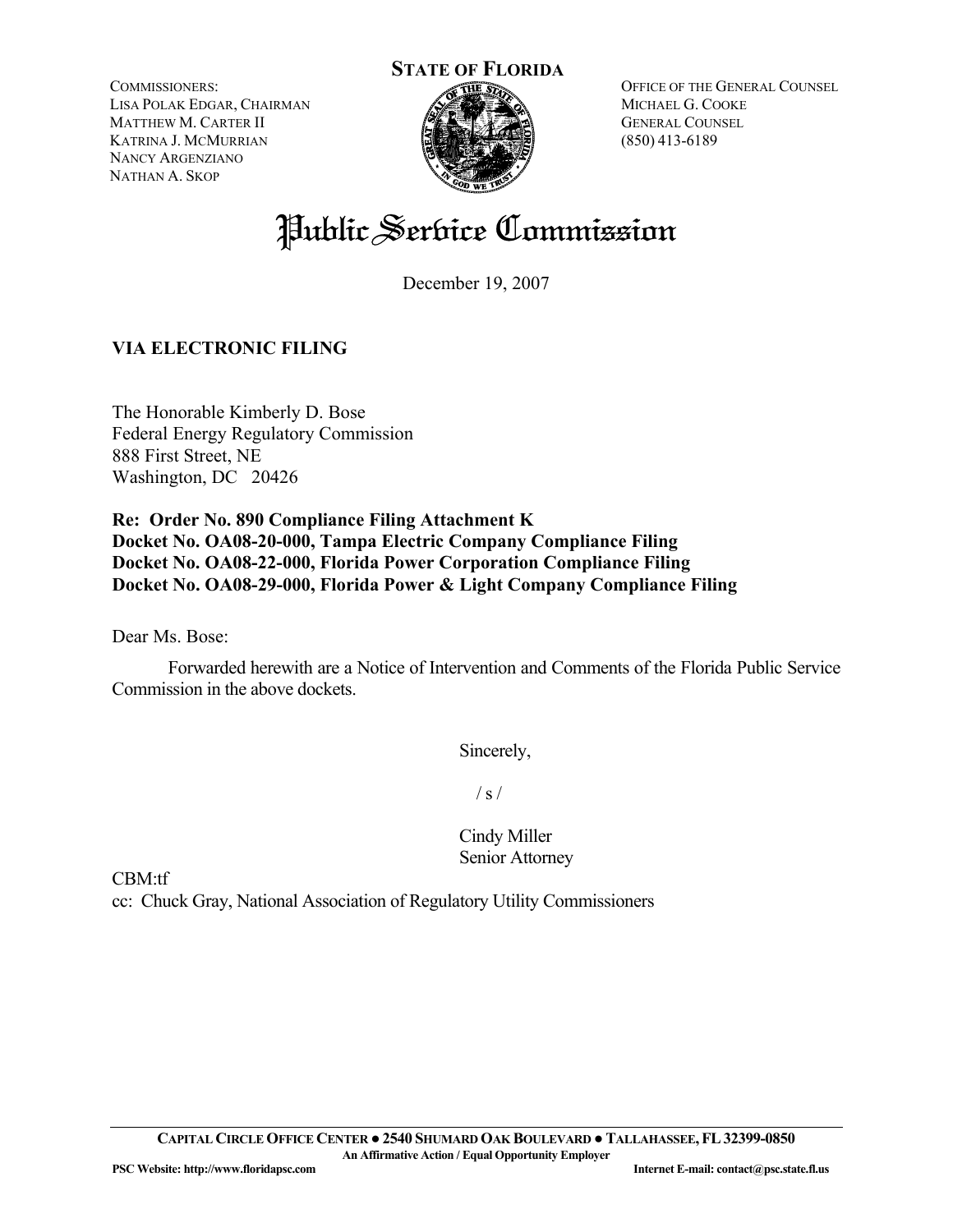#### **UNITED STATES OF AMERICA BEFORE THE FEDERAL ENERGY REGULATORY COMMISSION**

| In the Matter of:                                                    |                         |
|----------------------------------------------------------------------|-------------------------|
| Order No. 890 Compliance Filing,<br><b>Attachment K</b>              |                         |
| <b>Tampa Electric Company Compliance Filing</b>                      | Docket No. OA08-20-000  |
| <b>Florida Power Corporation Compliance Filing</b>                   | Docket No. OA-08-22-000 |
| <b>Florida Power &amp; Light Company Compliance</b><br><b>Filing</b> | Docket No. OA-08-29-000 |

### **FLORIDA PUBLIC SERVICE COMMISSION NOTICE OF INTERVENTION**

Pursuant to Rule 214(a)(2), of the Federal Energy Regulatory Commission's (FERC)

Rules of Practice and Procedure, the Florida Public Service Commission (FPSC) hereby files its

Notice of Intervention in the above-captioned proceeding.

#### **COMMUNICATIONS**

Pursuant to Rule 203(b)(3) of the FERC's Rules of Practice and Procedure, the following

persons are designated for receipt of communications and service on this proceeding:

Cindy Miller, Senior Attorney Office of the General Counsel Florida Public Service Commission 2540 Shumard Oak Boulevard Tallahassee, Florida 32399-0850 cmiller@psc.state.fl.us

Tom Ballinger Division of Economic Regulation Florida Public Service Commission 2540 Shumard Oak Boulevard Tallahassee, Florida 32399-0850 tballing@psc.state.fl.us

 The Florida Public Service Commission (FPSC) is a state public utility commission whose interests are not adequately represented by any other party in the proceeding. The FPSC, pursuant to Chapters 350, 366, and 403, Florida Statutes, is given the authority to regulate electric utilities within the State of Florida and to exercise the police power of the state for the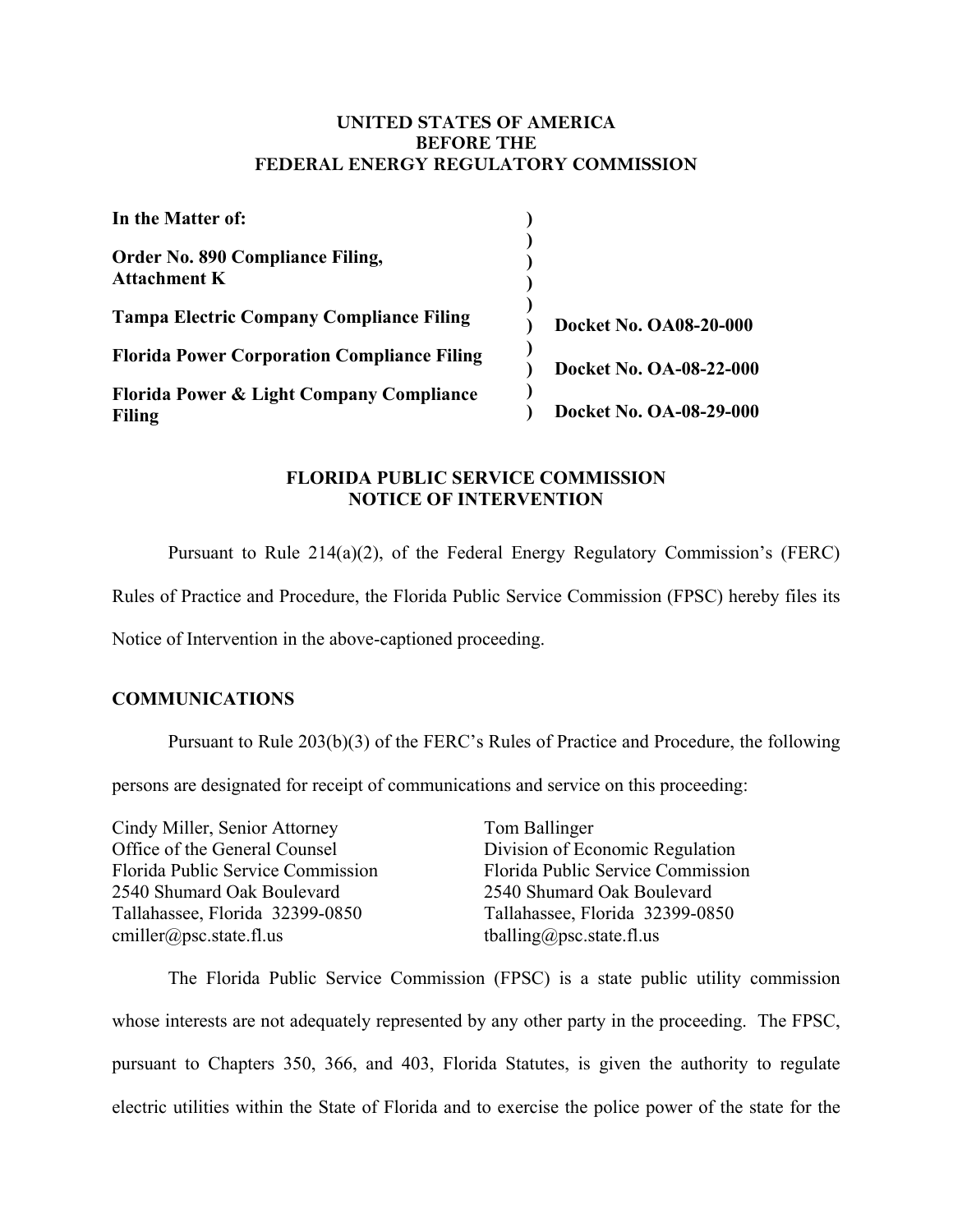Florida Public Service Commission Notice of Intervention Docket Nos. OA08-20-000, OA08-22-000, and OA08-29-000 Page 2

protection of the public welfare. Section 366.015, Florida Statutes, encourages participation by the FPSC in Federal agency proceedings which affect those utilities over which the FPSC has primary regulatory jurisdiction. The FPSC has primary regulatory jurisdiction over Tampa Electric Company, Florida Power Corporation d/b/a/ Progress Energy Florida, Inc., and Florida Power & Light Company

 In Florida, the FPSC has broad authority under Chapter 366, Florida Statutes, over the planning, development, and maintenance of a coordinated electric grid throughout Florida. This includes establishing the provision for the sharing of energy reserves of all electric utilities in the state. To the extent a deficiency is determined to exist in the Florida grid, the FPSC is authorized, after appropriate evidentiary proceedings, to order utilities to correct the deficiency.

Accordingly, the FPSC respectfully has timely filed this Notice of Intervention.

Respectfully submitted,

/ s / Cindy B. Miller

Cindy B. Miller, Senior Attorney Office of the General Counsel

FLORIDA PUBLIC SERVICE COMMISSION 2540 Shumard Oak Boulevard Tallahassee, Florida 32399-0850 (850) 413-6082

DATED December 19, 2007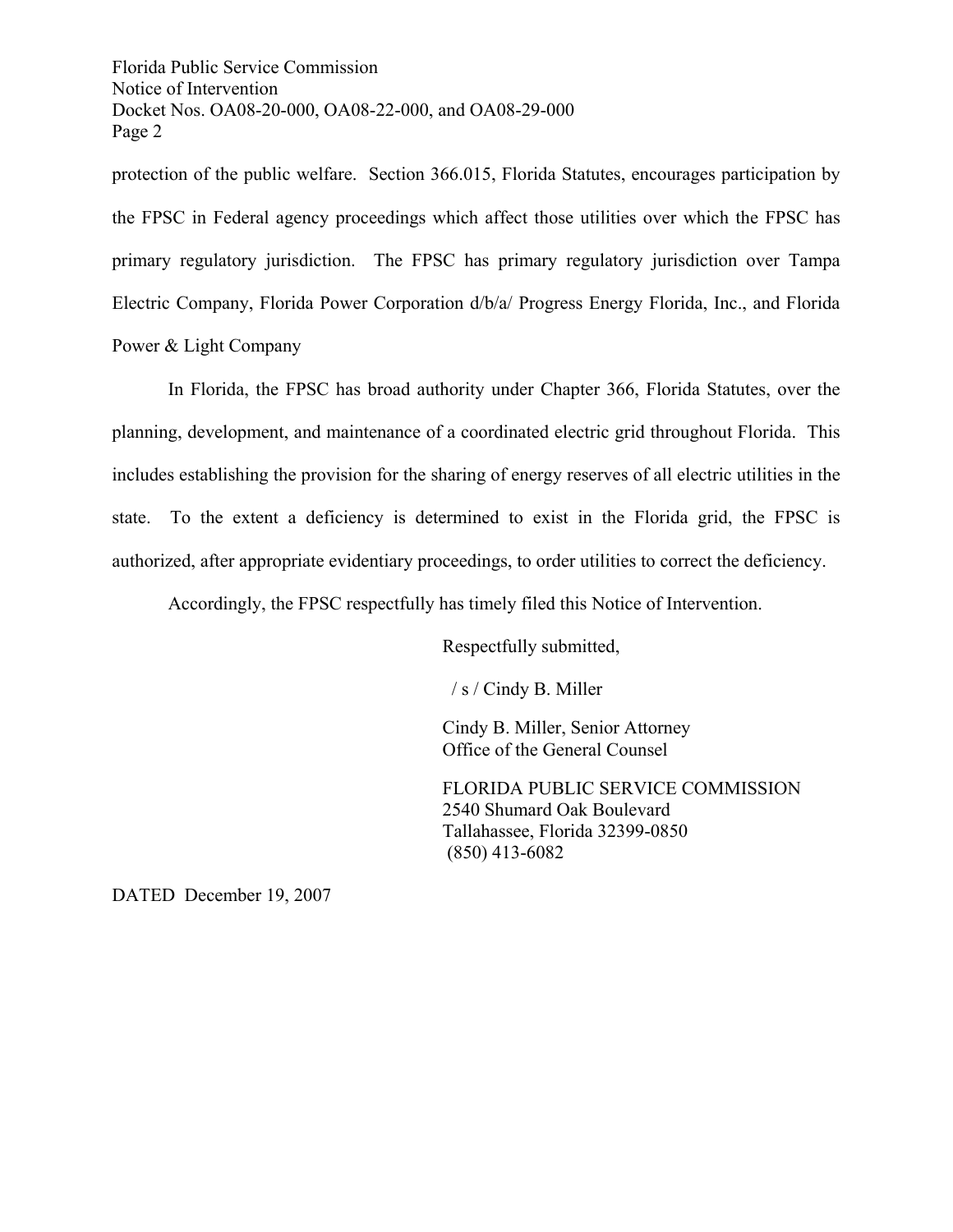#### **UNITED STATES OF AMERICA BEFORE THE FEDERAL ENERGY REGULATORY COMMISSION**

| In the Matter of:                                         |                        |
|-----------------------------------------------------------|------------------------|
| <b>Order No. 890 Compliance</b>                           |                        |
| <b>Filing, Attachment K</b>                               |                        |
| <b>Tampa Electric Company Compliance Filing</b>           | Docket No. OA08-20-000 |
| <b>Florida Power Corporation Compliance Filing</b>        | Docket No. OA08-22-000 |
| Florida Power & Light Company Compliance<br><b>Filing</b> | Docket No. OA08-29-000 |

#### **COMMENTS OF THE FLORIDA PUBLIC SERVICE COMMISSION**

 The Florida Public Service Commission (FPSC) files these comments in support of the open transmission access stakeholder process developed by the Florida Reliability Coordinating Council (FRCC).

 The FPSC has statutory authority over the adequacy and reliability of Florida's electric system, and FPSC staff have monitored and participated in the FRCC meetings and conference calls. These comments describe that stakeholder process and the FPSC's oversight activities.

#### **Florida Public Service Commission Authority**

The FPSC has broad-based authority over the adequacy and reliability of Florida's electric system pursuant to Chapter 366, Florida Statutes. Section 366.04, known as the "Grid Bill," gives the FPSC jurisdiction over the "planning, development, and maintenance of a coordinated electric power grid throughout Florida to assure an adequate and reliable source of energy for operational and emergency purposes in Florida." As one means of carrying out this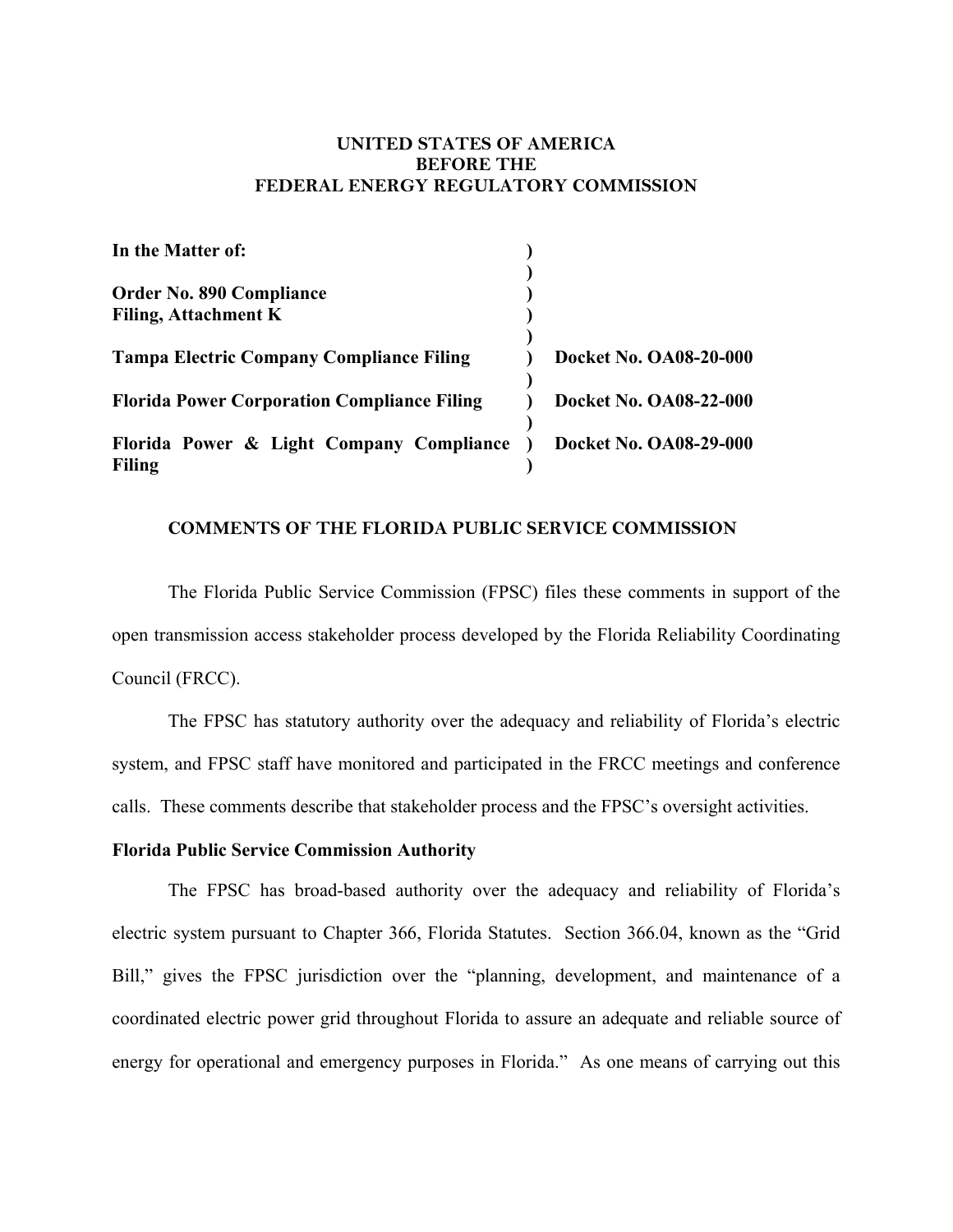Florida Public Service Commission Comments Docket Nos. OA08-20-000, OA08-22-000, and OA08-29-000 Page 2

role, the FPSC regularly attends Federal Energy Regulatory Commission (FERC) and FRCC meetings and technical conferences addressing transmission planning process requirements.

#### **Transmission Planning Process**

Through its monitoring activities, the FPSC became aware of transmission constraints in Central Florida. In 2005, the FPSC requested Peninsular Florida's utilities, through the FRCC, to complete a major planning assessment known as the Florida Central Coordinated Study. The assessment identified an immediate need for additional transmission transfer capability along the Interstate 4 corridor to move electricity generated in the Polk County region south of Lakeland to load centers in the Greater Orlando area. Many of these projects are expected to be completed by 2009. Permitting activities, as well as construction activities in active transmission corridors, are expected to result in all identified projects being completed by 2011.

The Florida Central Coordinated Study also brought to light two areas that the FPSC believed Florida's utilities should pursue to improve the coordinated transmission planning process. First, utilities should develop a methodology for allocating the costs of new transmission projects that affect more than one utility. Under the then existing arrangement, utilities paid for new transmission projects in their service territory regardless of whether a neighboring utility's actions caused that need. Second, Peninsular Florida's utilities should establish a uniform process for queuing transmission service requests. At the September 7, 2006, Ten-Year Site Plan workshop, the FPSC directed the FRCC to address these areas of concern. The FPSC will continue to actively participate in FRCC meetings to ensure that these directives are carried out. If necessary, the FPSC will initiate formal proceedings to ensure that Florida's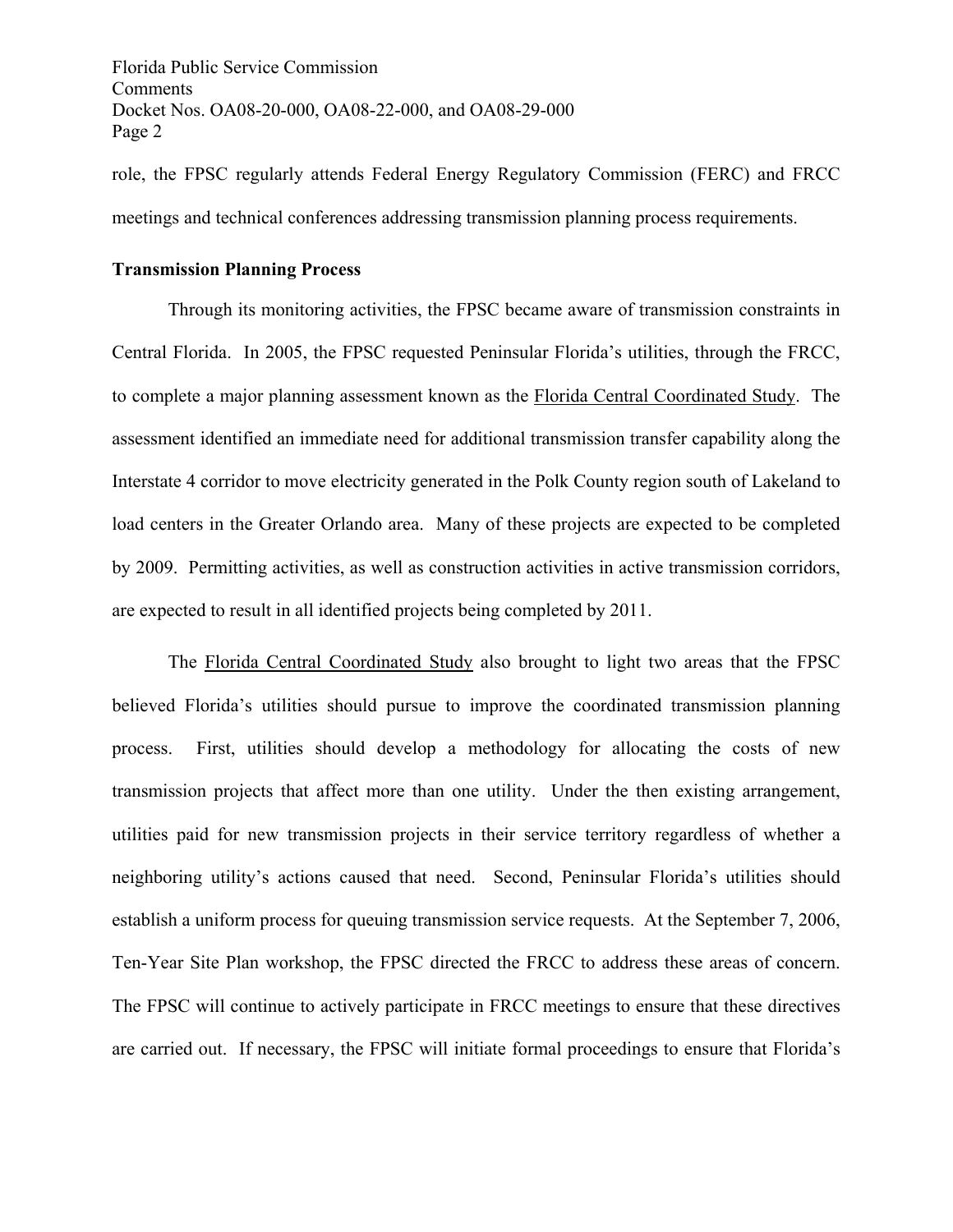Florida Public Service Commission Comments Docket Nos. OA08-20-000, OA08-22-000, and OA08-29-000 Page 3

electric utilities coordinate their planning efforts to ensure the reliability of the state's electric grid.

At the August 15, 2007, workshop on Ten-Year Site plans for Electric Utilities, the FPSC reviewed the steps in the FRCC transmission planning process, key aspects of which are the coordination among all the participants and the goal of providing openness and transparency. The FRCC also was required to provide a status update on the Florida Central Coordinated Study and elaboration on cost allocation for transmission.

In response to FERC's Order 890, certain FRCC-region Transmission Providers sponsored a Strawman Attachment K, dated October 30,  $2007$ .<sup>1</sup> The document acknowledges the FPSC's role in the process: providing input, guidance, regulatory oversight and decisionmaking when applicable. Attachment K also recognizes the value of annual FPSC workshops to review transmission and generation expansion plans for Florida. The utilities filed a final version on December 7, 2007.

A feature of the final version of the Attachment K filings in this proceeding is its description of Principle 6, Dispute Resolution. This appears in Section 9 of the utilities' filings regarding cost allocation. The Dispute Resolution process provides for entities with jurisdiction to review disputes, as a potential way to more efficiently resolve disputes. The FPSC will receive written notice when a dispute on cost allocation occurs.

In conclusion, the FPSC endorses the stakeholder process developed by the FRCC. This process enabled stakeholders to participate in an open dialogue on these important transmission

 $\overline{a}$ 

<sup>&</sup>lt;sup>1</sup> The sponsors were Florida Power & Light Company, JEA, Orlando Utilities Commission, Progress Energy Florida, Inc. and Tampa Electric Company.